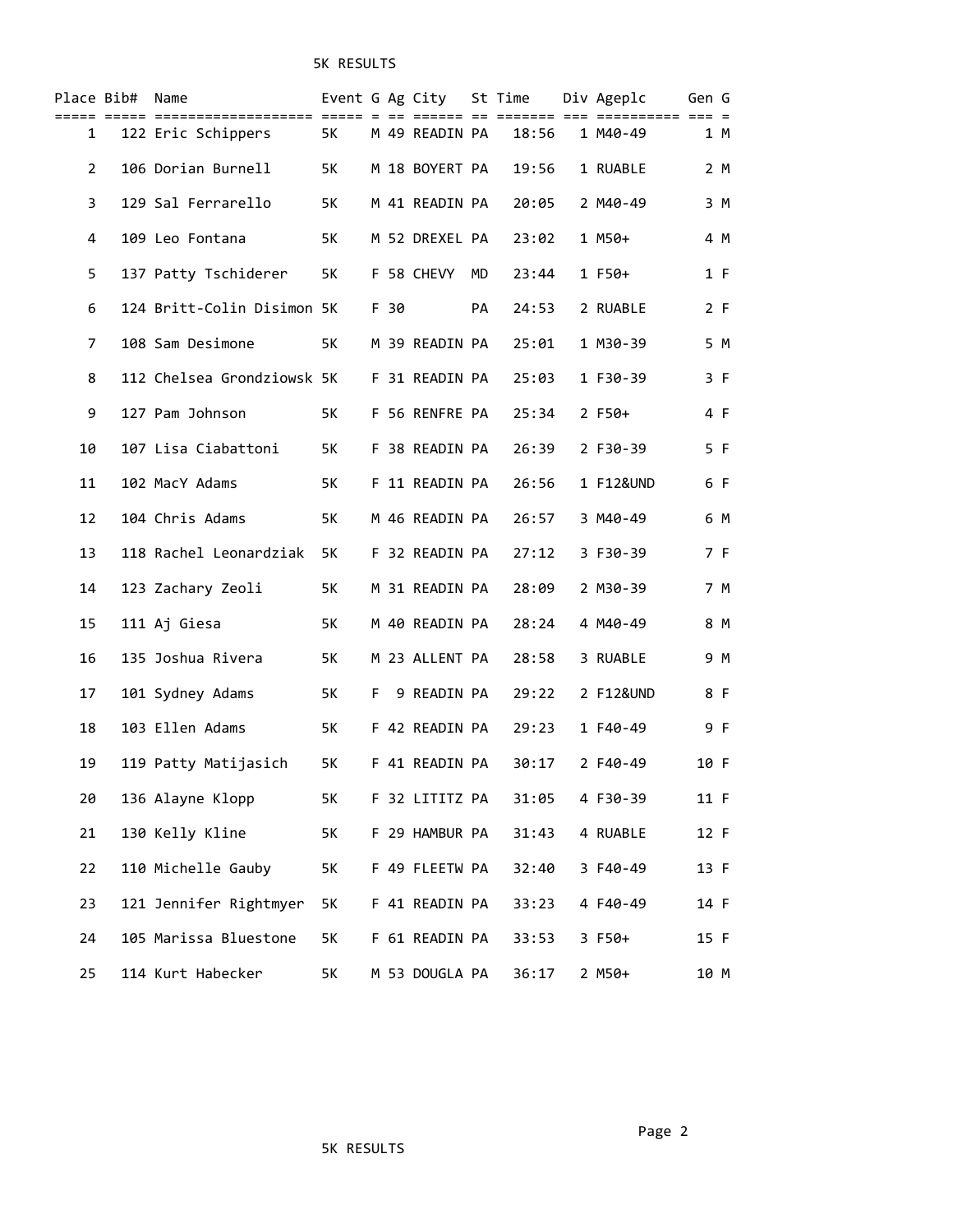|    | Place Bib# Name |                     |      |    | Event G Ag City St Time |       | Div Ageplc | Gen G |  |
|----|-----------------|---------------------|------|----|-------------------------|-------|------------|-------|--|
|    |                 |                     |      |    |                         |       |            |       |  |
| 26 |                 | 115 Nicki Habecker  | 5K.  |    | F 49 DOUGLA PA          | 36:18 | 5 F40-49   | 16 F  |  |
| 27 |                 | 131 Molly Saunders  | 5K . | F. | 6 READIN PA             | 36:37 | 3 F12&UND  | 17 F  |  |
| 28 |                 | 128 Patricia Will   | 5K.  |    | F 49 MACUNG PA          | 36:42 | 6 F40-49   | 18 F  |  |
| 29 |                 | 120 Kimberly Moore  | 5K.  |    | F 43 FLEETW PA          | 36:42 | 7 F40-49   | 19 F  |  |
| 30 |                 | 113 Joshua Habecker | 5K   |    | M 20 DOUGLA PA          | 38:19 | 5 RUABLE   | 11 M  |  |

5K OVERALL WINNERS

## TOP 3 MEN-5K RUN

| Place O'All Bib# Disa Event Name |         |      |                     |  | G Ag City        |    | St Time  |
|----------------------------------|---------|------|---------------------|--|------------------|----|----------|
|                                  |         |      |                     |  |                  |    |          |
|                                  | 1 122 N |      | 5K – Eric Schippers |  | M 49 READING     |    | PA 18:56 |
|                                  | 3 129 N | 5K - | Sal Ferrarello      |  | M 41 READING     | PA | 20:05    |
|                                  | 6109N   | 5K - | Leo Fontana         |  | M 52 DREXEL HILL |    | PA 23:02 |

## TOP 3 WOMEN-5K RUN

|   | Place O'All Bib# Disa Event Name |          |      |                                                         |  | G Ag City    | St Time  |
|---|----------------------------------|----------|------|---------------------------------------------------------|--|--------------|----------|
|   |                                  |          |      |                                                         |  |              |          |
|   |                                  |          |      | 1 7 137 N 5K Patty Tschiderer F 58 CHEVY CHASE MD 23:44 |  |              |          |
|   |                                  | 10 112 N | 5K - | Chelsea Grondziowsk F 31 READING                        |  |              | PA 25:03 |
| 3 |                                  | 11 127 N |      | 5K – Pam Johnson                                        |  | F 56 RFNFRFW | PA 25:34 |

### TOP MAN - RUABLE

|  | Place O'All Bib# Disa Event Name |      |                |  | G Ag City               | St Time |
|--|----------------------------------|------|----------------|--|-------------------------|---------|
|  |                                  |      |                |  |                         |         |
|  | 106 Y                            | 5K - | Dorian Burnell |  | M 18 BOYERTOWN PA 19:56 |         |

### TOP WOMAN - RUABLE

|  | Place O'All Bib# Disa Event Name |  |                                 |  | G Ag City |    | St Time |
|--|----------------------------------|--|---------------------------------|--|-----------|----|---------|
|  |                                  |  |                                 |  |           |    |         |
|  | 124 Y                            |  | 5K     Britt-Colin Disimon F 30 |  |           | PΔ | 24:53   |

### 5K AGE GROUP AWARDS

# FEMALE AGE GROUP: 1 - 12 (3 Winners)

|   | Place O'All Bib# Name |                       |         |  | Statu Event Ag City St Time |       |
|---|-----------------------|-----------------------|---------|--|-----------------------------|-------|
|   |                       |                       |         |  |                             |       |
|   | $\mathbf{1}$          | 13 102 MacY Adams     | FAGF 5K |  | 11 READING PA 26:56         |       |
| 2 |                       | 19 101 Sydney Adams   | FAGF 5K |  | 9 READING PA                | 29:22 |
| 3 |                       | 29 131 Molly Saunders | FAGE 5K |  | 6 READING PA 36:37          |       |

# MALE AGE GROUP: 30 - 39 (3 Winners)

| Place O'All Bib# Name |                      |         |  | Statu Event Ag City St Time |  |
|-----------------------|----------------------|---------|--|-----------------------------|--|
|                       |                      |         |  |                             |  |
|                       | 1 9 108 Sam Desimone | MAGF 5K |  | 39 READING PA 25:01         |  |
|                       | 16 123 Zachary Zeoli | MAGE 5K |  | 31 READING PA 28:09         |  |

FEMALE AGE GROUP: 30 - 39 (3 Winners)